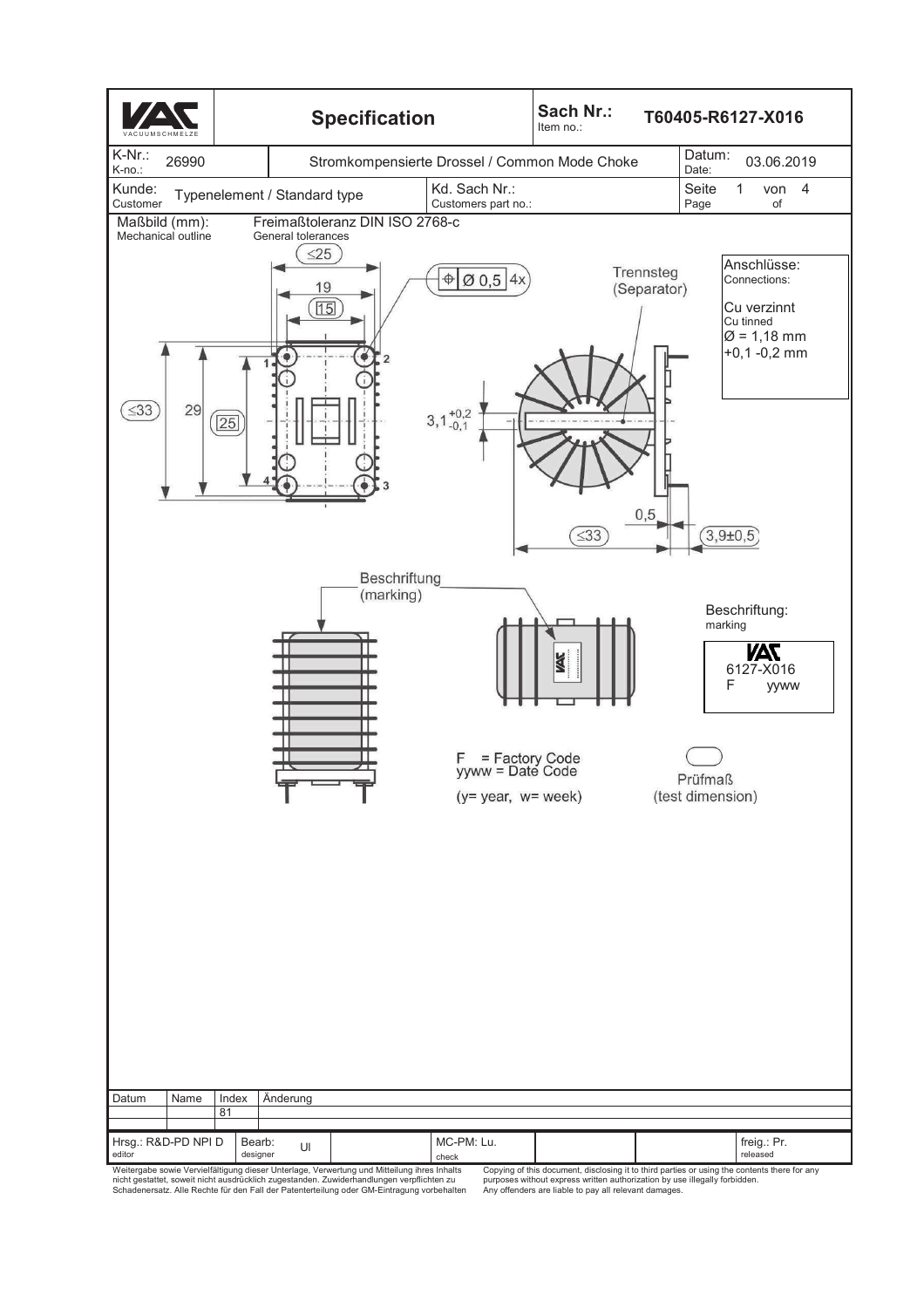| <b>Specification</b>                                                                                                                                                                                    |                                               |                                                                                            |                                                                                                                                                                                          |                            |            | Sach Nr.:<br>T60405-R6127-X016<br>Item no.: |                                                                                                                              |                        |                                                                     |                               |                         |  |  |
|---------------------------------------------------------------------------------------------------------------------------------------------------------------------------------------------------------|-----------------------------------------------|--------------------------------------------------------------------------------------------|------------------------------------------------------------------------------------------------------------------------------------------------------------------------------------------|----------------------------|------------|---------------------------------------------|------------------------------------------------------------------------------------------------------------------------------|------------------------|---------------------------------------------------------------------|-------------------------------|-------------------------|--|--|
| $K-Nr$ .:<br>26990<br>K-no.:                                                                                                                                                                            | Stromkompensierte Drossel / Common Mode Choke |                                                                                            |                                                                                                                                                                                          |                            |            |                                             |                                                                                                                              |                        |                                                                     | Datum:<br>03.06.2019<br>Date: |                         |  |  |
| Kunde:<br>Typenelement / Standard type<br>Customer                                                                                                                                                      | Kd. Sach Nr.:<br>Customers part no.:          |                                                                                            |                                                                                                                                                                                          |                            |            | Seite<br>Page                               | 2                                                                                                                            | of                     | von 4                                                               |                               |                         |  |  |
| Anschlußschema:<br>Betriebsdaten/Charakteristische Daten (Typische Werte):<br>Operational data/characteristic data (typical values):<br>Schematic diagram                                               |                                               |                                                                                            |                                                                                                                                                                                          |                            |            |                                             |                                                                                                                              |                        |                                                                     |                               |                         |  |  |
|                                                                                                                                                                                                         |                                               |                                                                                            |                                                                                                                                                                                          |                            | $f=10kHz$  |                                             | $f=100kHz$                                                                                                                   | DC                     |                                                                     |                               |                         |  |  |
| 4ο-                                                                                                                                                                                                     | ი 3                                           |                                                                                            |                                                                                                                                                                                          | [TH]<br>$ Z $ [ $\Omega$ ] | 9,8<br>696 |                                             | 2.3<br>2530                                                                                                                  |                        |                                                                     |                               |                         |  |  |
|                                                                                                                                                                                                         |                                               |                                                                                            |                                                                                                                                                                                          | Iunbal. [MA]               | 20         |                                             | 41                                                                                                                           | 18                     |                                                                     |                               |                         |  |  |
| 1 p<br>ü                                                                                                                                                                                                | -o2<br><b>N1</b>                              |                                                                                            |                                                                                                                                                                                          |                            |            |                                             | $L_s$ / $L_{leak}$ = 10 $\mu$ H $\pm$ 25% and f = 100 kHz (Eine Wicklung kurzgeschlossen                                     | / one winding shorted) |                                                                     |                               |                         |  |  |
| $= 1 : 1$<br>Bemessungsisolationsspannung / rated insulation voltage:<br>$U_{\text{is}} = 525$ V <sub>RMS</sub> (Funktionsisolation, Verschmutzungsgrad 1<br>/functional isolation, pollution degree 1) |                                               |                                                                                            |                                                                                                                                                                                          |                            |            |                                             |                                                                                                                              |                        |                                                                     |                               |                         |  |  |
|                                                                                                                                                                                                         |                                               |                                                                                            | $I_N = 2 \times 9$ A, $R_{Cu} = 10,8$ m $\Omega$                                                                                                                                         |                            |            |                                             |                                                                                                                              |                        | $m \approx 30 g$                                                    |                               |                         |  |  |
|                                                                                                                                                                                                         |                                               |                                                                                            | Lagertemperatur / storage temperature:                                                                                                                                                   |                            |            |                                             | max. Betriebstemperatur / max. operation temperature: $T_{op} = 150^{\circ}$ C<br>Umgebungstemperatur / ambient temperature: |                        | $T_{st} = -40^{\circ}C+85^{\circ}C$<br>$T_a = -40^{\circ}$ C +115°C |                               |                         |  |  |
| Prüfung / Inspection: (V: 100%-Test; AQL: DIN ISO 2859-Teil1; SC = significant characteristic)                                                                                                          |                                               |                                                                                            |                                                                                                                                                                                          |                            |            |                                             |                                                                                                                              |                        |                                                                     |                               |                         |  |  |
| 1)(V)<br>$U_{p,eff}$ = 1,85 kV, 1 s, N gegen/to N<br>M3014:                                                                                                                                             |                                               |                                                                                            |                                                                                                                                                                                          |                            |            |                                             |                                                                                                                              |                        |                                                                     |                               |                         |  |  |
| 2)(V)                                                                                                                                                                                                   | M3011/1:                                      | $L_{1}$                                                                                    |                                                                                                                                                                                          |                            |            |                                             | $= 2.3$ mH $-30\%$ / +50% f = 100 kHz, U <sub>AC, eff</sub> = 1,3 V (SC)                                                     |                        |                                                                     |                               |                         |  |  |
| 3)(V)                                                                                                                                                                                                   | M3011/6:                                      |                                                                                            | Polarität / Übersetzungsverhältnis: Toleranz ± 5% (±0Wdg.)<br>Polarity / Turns ratio:<br>Tolerance                                                                                       |                            |            |                                             |                                                                                                                              |                        |                                                                     |                               |                         |  |  |
| 4) (AQL 1/S4)                                                                                                                                                                                           | M3011/5:                                      | R <sub>Cu1</sub> = 10,8 m $\Omega$ +20% -30%, R <sub>Cu2</sub> = 10,8 m $\Omega$ +20% -30% |                                                                                                                                                                                          |                            |            |                                             |                                                                                                                              |                        |                                                                     |                               |                         |  |  |
| 5)(V)                                                                                                                                                                                                   | M3200:                                        |                                                                                            | Mechanische Prüfung / mechanical test<br>check of the test dimensions:<br>{ length $\leq$ 33 mm, width $\leq$ 25 mm },<br>height $\leq$ 33 mm, pin length: 3.9 ( $\pm$ 0.5) mm, pin grid |                            |            |                                             |                                                                                                                              |                        |                                                                     |                               |                         |  |  |
| $6)$ (Fix 05)                                                                                                                                                                                           | M3290:                                        | Lötbarkeitstest nach Abschnitt 1<br>solderability test acc. to chapter 1                   |                                                                                                                                                                                          |                            |            |                                             |                                                                                                                              |                        |                                                                     |                               |                         |  |  |
| Messungen nach Temperaturangleich der Prüflinge an Raumtemperatur<br>Measurements after temperature balance of the test samples at room temperature                                                     |                                               |                                                                                            |                                                                                                                                                                                          |                            |            |                                             |                                                                                                                              |                        |                                                                     |                               |                         |  |  |
| Hrsg.: R&D-PD NPI D<br>editor                                                                                                                                                                           | Bearb:<br>designer                            | UI                                                                                         |                                                                                                                                                                                          | MC-PM: Lu.<br>check        |            |                                             |                                                                                                                              |                        |                                                                     |                               | freig.: Pr.<br>released |  |  |

Weitergabe sowie Vervielfältigung dieser Unterlage, Verwertung und Mitteilung ihres Inhalts<br>nicht gestattet, soweit nicht ausdrücklich zugestanden. Zuwiderhandlungen verpflichten zu<br>Schadenersatz. Alle Rechte für den Fall

Copying of this document, disclosing it to third parties or using the contents there for any<br>purposes without express written authorization by use illegally forbidden.<br>Any offenders are liable to pay all relevant damages.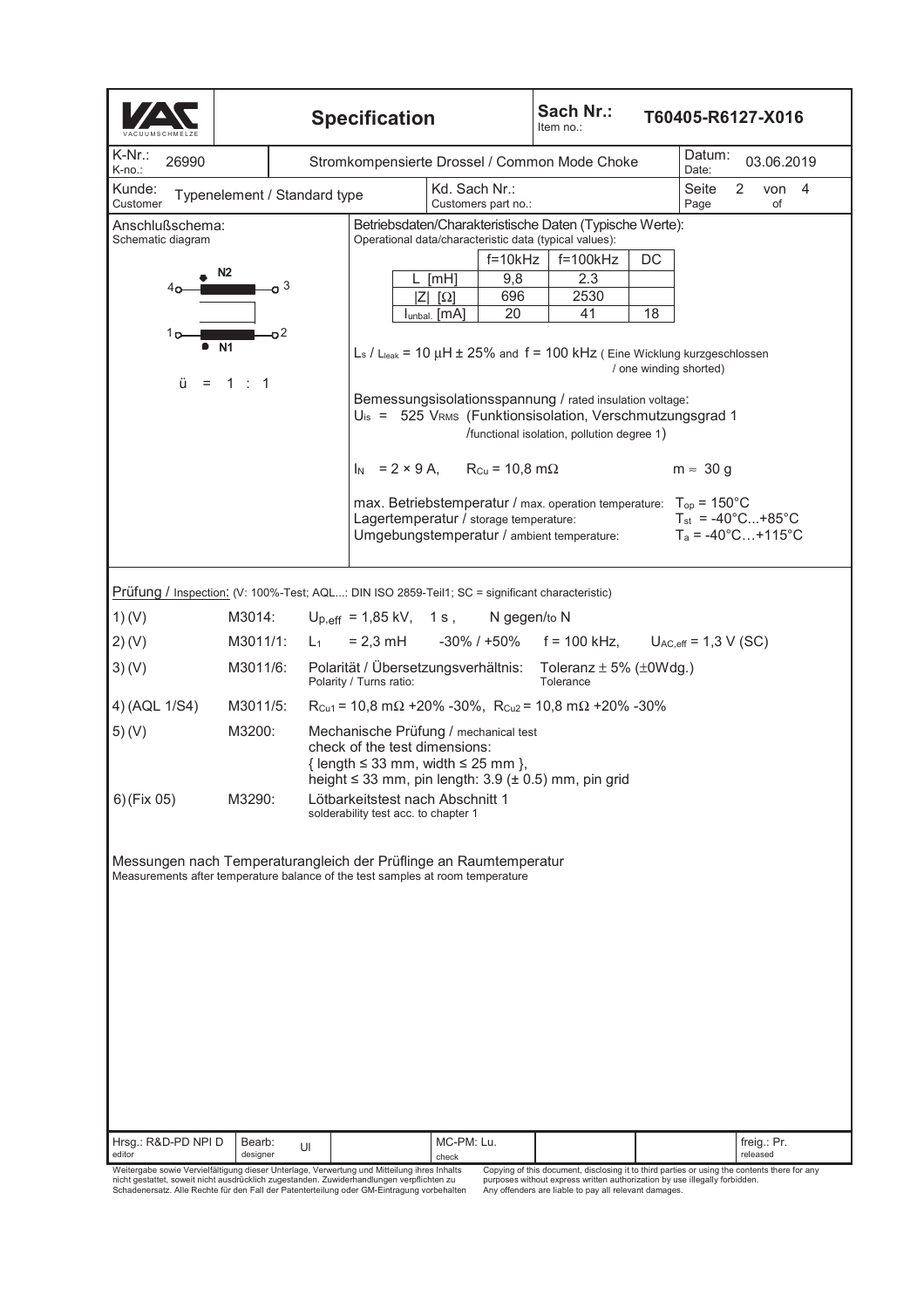

nicht gestattet, soweit nicht ausdrücklich zugestanden. Zuwiderhandlungen verpflichten zu Schadenersatz. Alle Rechte für den Fall der Patenterteilung oder GM-Eintragung vorbehalten

purposes without express written authorization by use illegally forbidden. Any offenders are liable to pay all relevant damages.